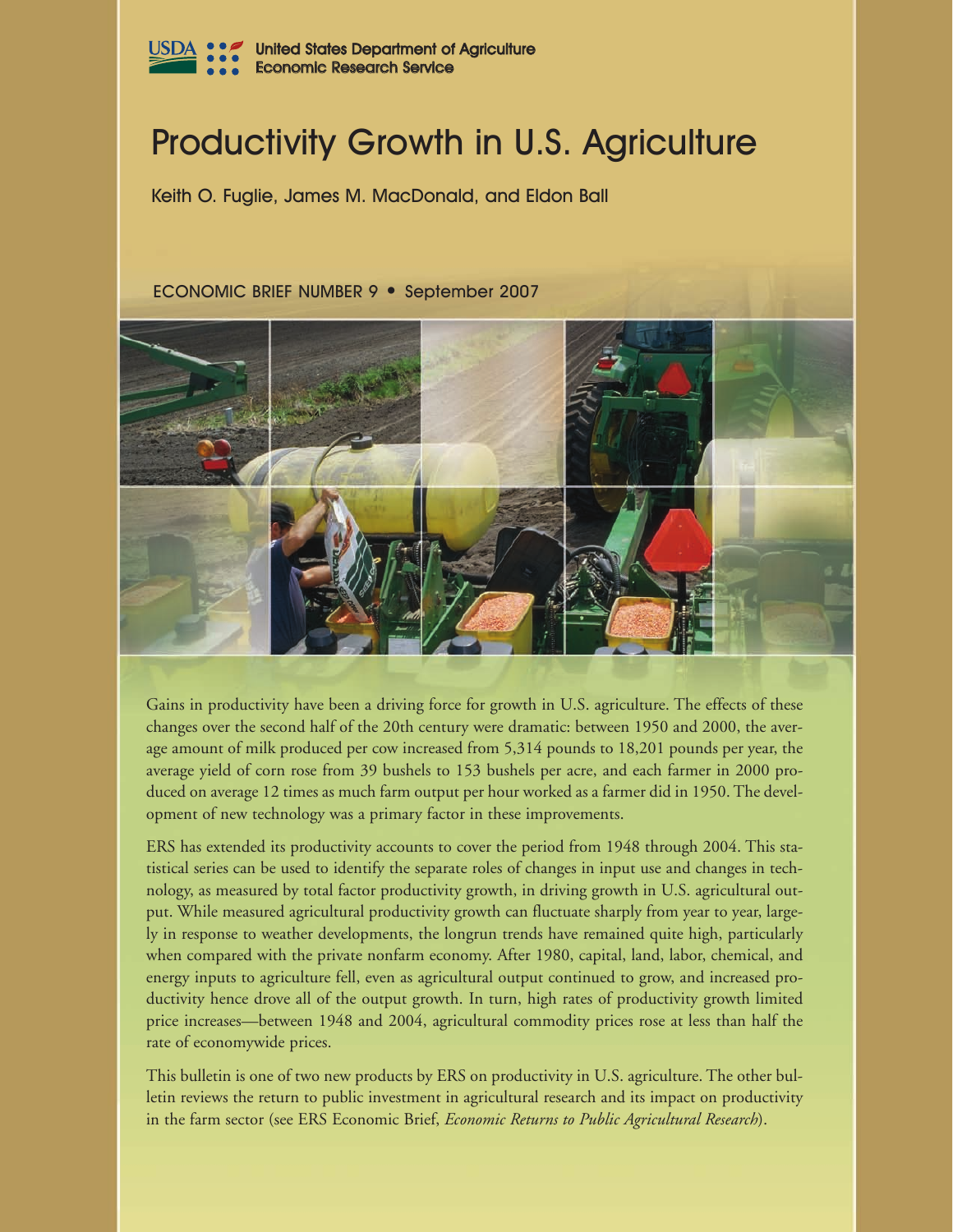## Improvements in Productivity Drive Agricultural Growth

There are many reasons for the impressive improvements in U.S. agriculture in the late 20th century. The greater use of agricultural inputs, such as more fertilizer and more machinery per acre of land, was one reason. But yield was also increased through the development of new technology, which made inputs more effective or allowed inputs to be combined in new and better ways.

ERS has developed the total factor productivity (TFP) statistical series, which isolates the effect of changes in technology and related factors from those effects that result from changes in inputs on the growth of agricultural output (see box on p.6, "Explaining Total Factor Productivity"). In the long run, growth in TFP is the primary source of new wealth creation. The trend in TFP, therefore, is an important indicator of the longrun performance of the agricultural sector in the United States.

Figure 1 shows changes in total output (an aggregation of crop and livestock commodities and related services), total inputs (an aggregation of land, labor, capital, and intermediate inputs like fertilizer, feed and seed), and TFP from 1948 to 2004. These changes are measured as indices with 1948 set equal to 100. For output, the index value reached 266 in 2004, meaning that total agricultural production in 2004 was 2.66 times higher than in 1948. Over the same period, aggregate input use in agriculture actually decreased slightly.

Although the use of some inputs like fertilizer and machinery increased, these increases were more than offset by reductions in cropland and especially the amount of labor employed in agriculture. Overall, the amount of crop and animal output produced per unit of (aggregate) input, which is measured by TFP, increased 2.70 times. As figure 1 shows, agricultural productivity growth was strong in each decade, allowing output to grow with little or no increase in inputs throughout the 1948-2004 period. In agriculture, TFP growth saved natural resources (especially land) and freed labor for employment in other sectors.

#### Agricultural Productivity Growth Lowers the Cost of Farm Commodities

Productivity growth in agriculture allows farm commodities to be grown and harvested more cheaply. This benefits not only farmers but also food and textile manufacturers and consumers. Most of these cost reductions are passed on to the nonfarm economy as lower commodity prices. Figure 2 shows the trend in the average price paid for all agricultural inputs and the average price received for agricultural outputs, as well as the trend in the general producer price level of the U.S. economy. From 1948 to 2004, the prices paid for farm inputs rose at roughly the same rate as general producer price inflation. Prices of farm commodities, on the

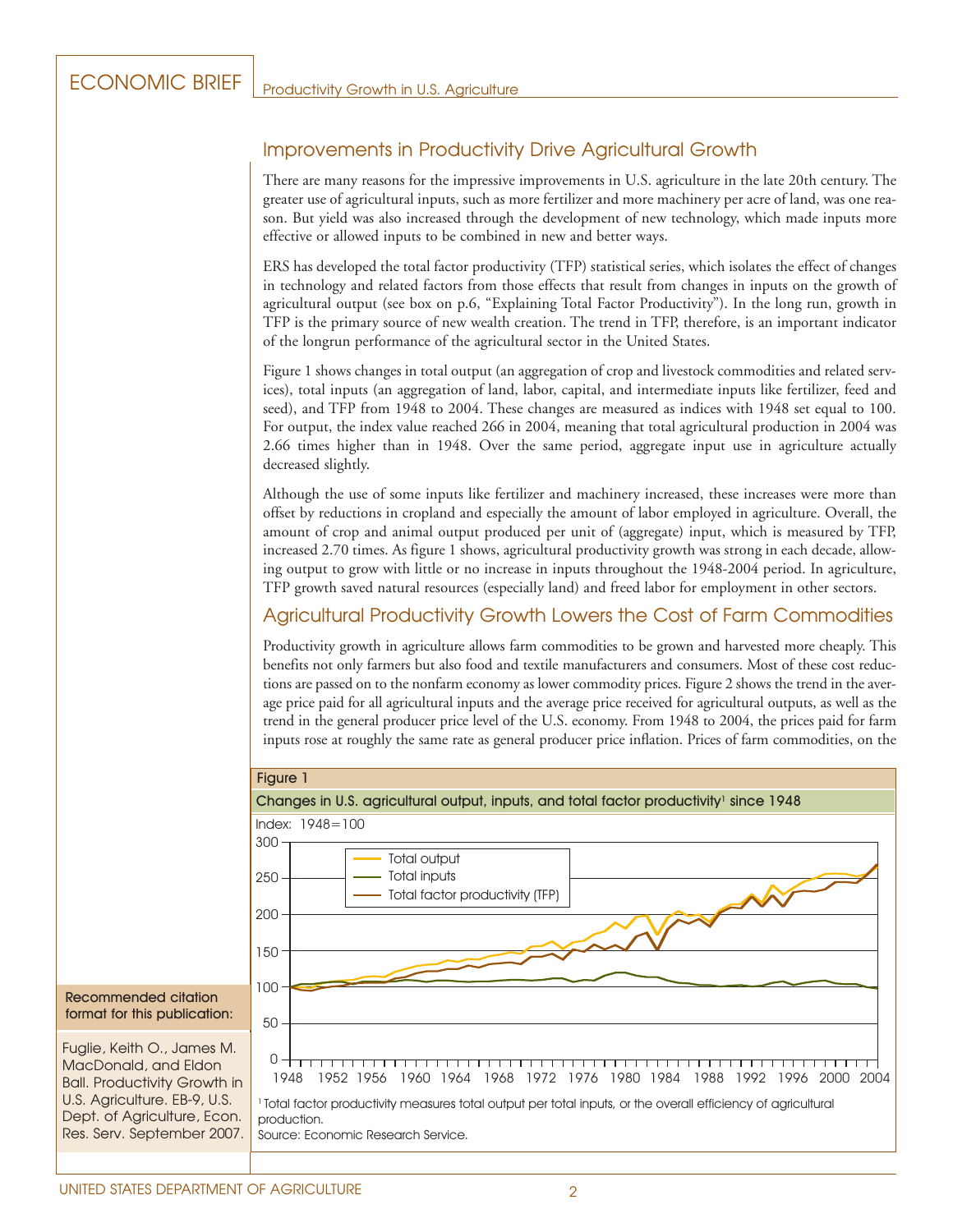

other hand, doubled in the 1970s but hardly changed at all afterward. The growing divergence between prices paid for farm inputs and prices received for farm products in figure 2 closely parallels the growth in TFP that was shown in figure 1. Productivity growth allowed more output to be produced from the same amount of inputs, reducing the average cost of production. The gains in productivity largely benefited agricultural processors and consumers in the form of lower real prices. Productivity growth in agriculture is a key reason why, on average, the American consumer spends a small and declining share of family income on food.

#### Year-to-Year Fluctuations in Agricultural Productivity Are Large

Although the longrun trend shows that agricultural productivity growth has been sustained over the past several decades, there is significant year-to-year fluctuation in productivity due to weather, policy interventions, general economic conditions, and other factors. Since the inputs employed in agriculture are relatively fixed over the short run, annual fluctuations in output are highly correlated with annual fluctuations in measured productivity.

Figure 3 fits a longrun trend line to TFP using a Hodrick-Prescott filter (measured along the left axis) and shows the annual deviations in TFP growth from trend (measured on the right axis) from 1948 to 2004. The deviations in TFP are shown as percent deviation from the trend line and scaled up to better illustrate the year-to-year fluctuations. Over the entire period, TFP grew at an average rate of 1.8 percent per year. During the 1950s and 1960s, TFP growth was relatively stable and annual fluctuations in the growth rate were never more than 5 percent off trend. Beginning in the early 1970s and continuing to the mid-1990s, growth in agricultural output and TFP showed greater annual fluctuations from trend. This can be partly explained by a number of specific events, such as the global energy crises of 1974 and 1979, serious droughts in 1983, 1988 and 1995, and an agricultural policy intervention in 1983 where the Federal Government encouraged farmers (through the Payment-In-Kind, or PIK program) to reduce crop production in order to lower accumulated government-held commodity surpluses.

One lesson from the pattern of fluctuations observed in figure 3 is that it can be misleading to estimate a trend from just a few years of data. For example, for the 10-year period between 1993 and 2002, TFP grew by only 0.8 percent per year, less than half of the longrun trend of 1.8 percent per year. However, changing by only 1 year the period over which the average is calculated gives a very different picture: the average annual growth in TFP during 1992-2001 was 1.6 percent and during 1994-2003 was 1.9 percent, both close to the longrun trend.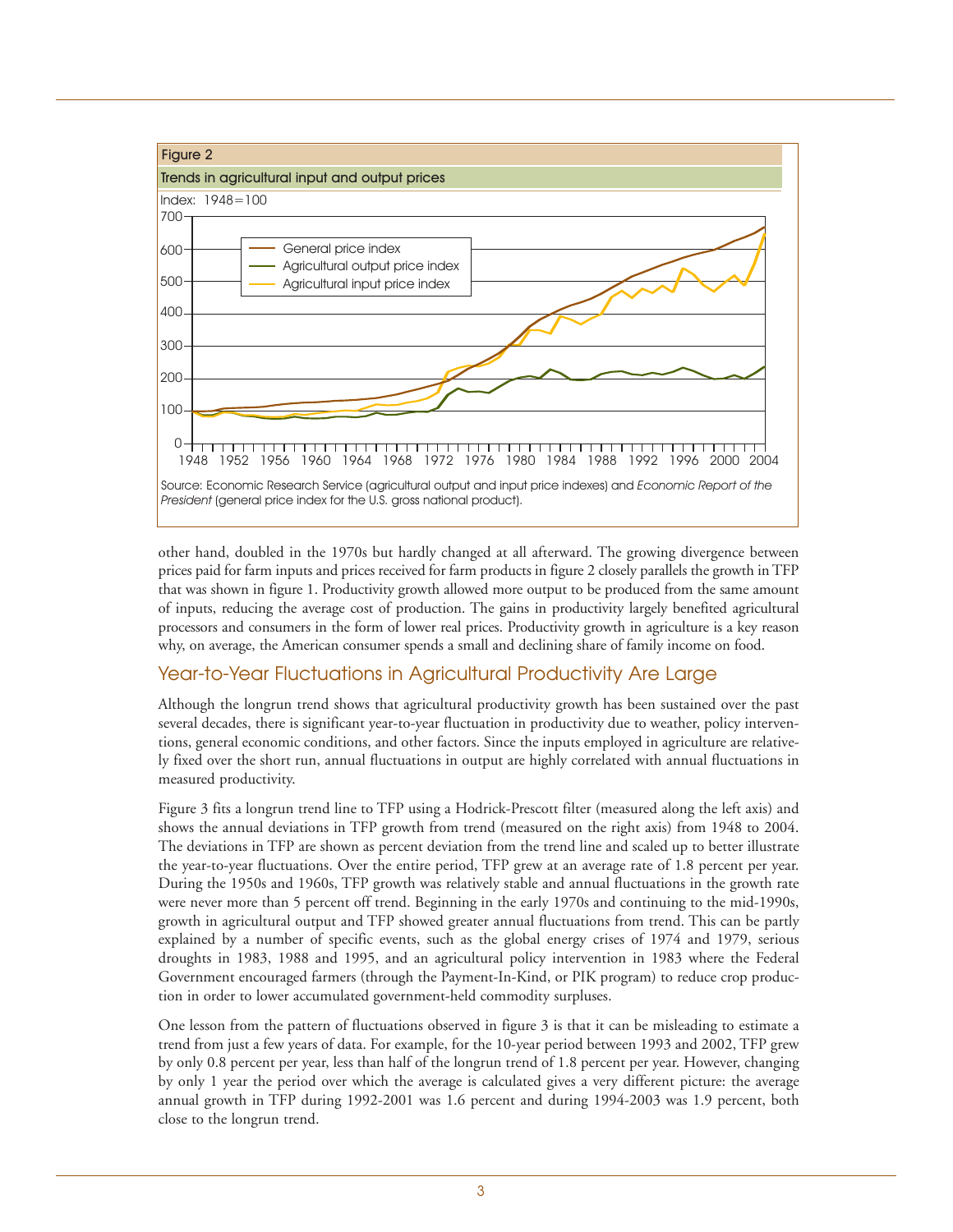

Another lesson from the pattern of fluctuations is the importance of weather for agricultural output and productivity measures. The impact of weather applies to both short-term fluctuations and long-term trends. Global climate change is likely to affect the longrun performance of the agricultural sector as well as pose a risk of greater frequency of extreme weather events that could increase instability in agricultural production.

#### To Increase Output, Agriculture Relies on Productivity Growth More Than Most U.S. Industries

Agriculture is more dependent on improvements in technology as a source of growth than the rest of the U.S. economy. Table 1 gives a breakdown of the sources of growth in the agricultural sector and all private industry from 1960 through 2004 (we used this time period because comparable data are available for those years). Overall growth in industrial production during this period was almost double that of agriculture, reflecting the shrinking share of the farm sector in the national economy. While growth in TFP accounted for 13 percent of the growth in all industrial output over this period, it accounted for 117 percent of the growth in agricultural output. The high rate of TFP growth in agriculture helped to free farm labor for employment in the rest of the economy. TFP growth also reduced the need for more nonlabor inputs such as land and capital to sustain growth in agricultural production. Improvements in agricultural TFP contributed significantly to the overall productivity growth of the U.S. economy. A recent study found that between 1960 and 2004, even though agriculture accounted for only 1.8 percent of industrial GDP, it accounted for 12.1 percent of all of the TFP growth in private industry over this period (Jorgenson et al., 2006).

#### Sources of Agricultural Productivity Growth Have Shifted Over Time

Although the longrun rate of growth in agricultural output was fairly steady from 1948 through 2004, the nature of that growth has shifted in important ways. In the 1950s, 1960s, and 1970s, labor was exiting agriculture very quickly (falling by almost 4 percent per year), and the increased use of nonlabor inputs, such as new machinery and improved chemicals, helped to substitute for the loss of farm labor. This substitution was reflected in rising amounts of cropland, machinery, and other inputs employed per farmworker. The rising cost of labor relative to other inputs encouraged farmers to adopt technologies and farming methods that saved on labor and used more nonlabor inputs instead. In more recent decades, however, there was a shift to new technologies that saved nonlabor inputs as well as labor, even as output continued to expand.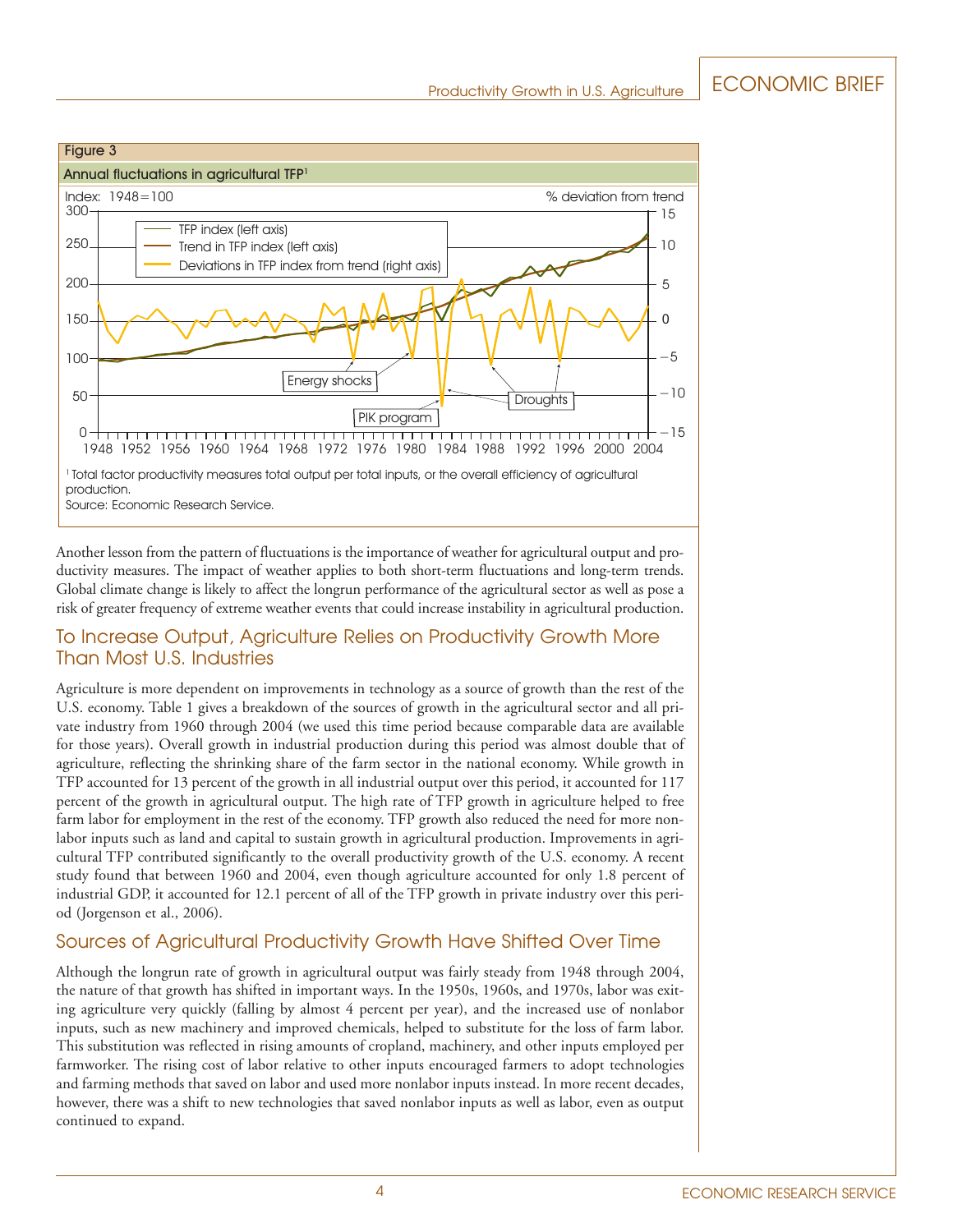These changes can be shown by examining trends in agricultural output per hour worked (which is a more precise definition of labor productivity than output per worker) as well as changes in use of nonlabor inputs per hour worked. Although the shift occurred gradually, we chose 1980 as an approximate dividing mark to illustrate this long-term development. In table 2, we first decomposed growth in output into changes in output per hour worked and changes in total hours worked (output growth is simply the sum of these two components). Then, we further break down changes in labor productivity into the share of this growth that was due to rising amounts of nonlabor inputs employed per hour worked, to improvement in workers' skills (measured by levels of education and experience), and to total factor productivity. This is done for the whole period, and the periods 1948-1980 and 1981-2004.

| Table 1—Sources of growth in U.S. agriculture sector and all industries, 1960-2004 |                  |                     |  |  |
|------------------------------------------------------------------------------------|------------------|---------------------|--|--|
|                                                                                    | U.S. agriculture | All U.S. industries |  |  |
|                                                                                    | Percent          |                     |  |  |
| Average annual growth in output                                                    | 1.67             | 3.20                |  |  |
| Share of output growth due to:                                                     |                  |                     |  |  |
| Growth in nonlabor inputs                                                          | 11.8             | 54.1                |  |  |
| Growth in labor hours                                                              | $-34.2$          | 23.7                |  |  |
| Growth in labor quality                                                            | 5.6              | 8.8                 |  |  |
| Growth in TFP <sup>1</sup>                                                         | 116.8            | 13.4                |  |  |
|                                                                                    | 100.0            | 100.0               |  |  |

1Total factor productivity is a statistical series developed by the Economic Research Service to isolate the effects of changes in technology and related factors from other changes in inputs on the growth of agricultural output.

Sources: Economic Research Service (agricultural statistics) and Jorgenson, et al., 2006 (statistics for all U.S. industries).

Over the whole period (1948 to 2004), agricultural labor declined by 3.2 percent per year but output per worker increased by 4.9 percent per year, enabling farm output to grow by an average annual rate of 1.7 percent (table 2). Increases in land, capital and other nonlabor inputs per hour worked accounted for 60 percent of the growth in labor productivity, while TFP growth accounted for 37 percent of the rise in labor productivity and improvements in labor quality the remainder during this period. Between 1948 and 1980, increases in nonlabor inputs per hour worked accounted for 74 percent of labor productivity growth while TFP accounted for 24 percent of this increase. However, since 1981, annual growth in TFP accelerated and was responsible for nearly two-thirds of the total increase in labor productivity during these years.

| Table 2-Sources of labor productivity growth in agriculture |                |               |           |  |
|-------------------------------------------------------------|----------------|---------------|-----------|--|
|                                                             | 1948-2004      | 1948-1980     | 1981-2004 |  |
|                                                             |                | Percent       |           |  |
| Growth rate in agricultural output                          | 1.7            | 1.9           | 1.6       |  |
| Growth rate in labor hours worked                           | $-3.2$         | $-3.9$        | $-2.1$    |  |
| Growth rate in labor productivity (output/hour)             | 4.9            | 5.8           | 3.7       |  |
| Contribution to growth in labor productivity from:          |                |               |           |  |
| Increase in inputs per worker                               | 3.0            | 4.3           | 1.2       |  |
| Improvements in labor quality <sup>1</sup>                  | 0.1            | $0.2^{\circ}$ | 0.1       |  |
| Growth in TFP <sup>2</sup>                                  | 1.8            | 1.4           | 2.4       |  |
|                                                             | 4.9            | 5.8           | 3.7       |  |
| Share of growth in labor productivity due to:               |                |               |           |  |
| Increase in inputs per worker                               | 60             | 74            | 33        |  |
| Improvements in labor quality <sup>1</sup>                  | $\overline{2}$ | 3             |           |  |
| Growth in TFP <sup>2</sup>                                  | 37             | 24            | 66        |  |
|                                                             | 100            | 100           | 100       |  |

<sup>1</sup> Higher quality labor comes from having a larger share of better educated and more experienced workers in the farm labor force.

2Total factor productivity is a statistical series developed by the Economic Research Service to isolate the effects of changes in technology and related factors from other changes in inputs on the growth of agricultural input.

Source: Economic Research Service.

### John Deere Photo Library

Photo credit: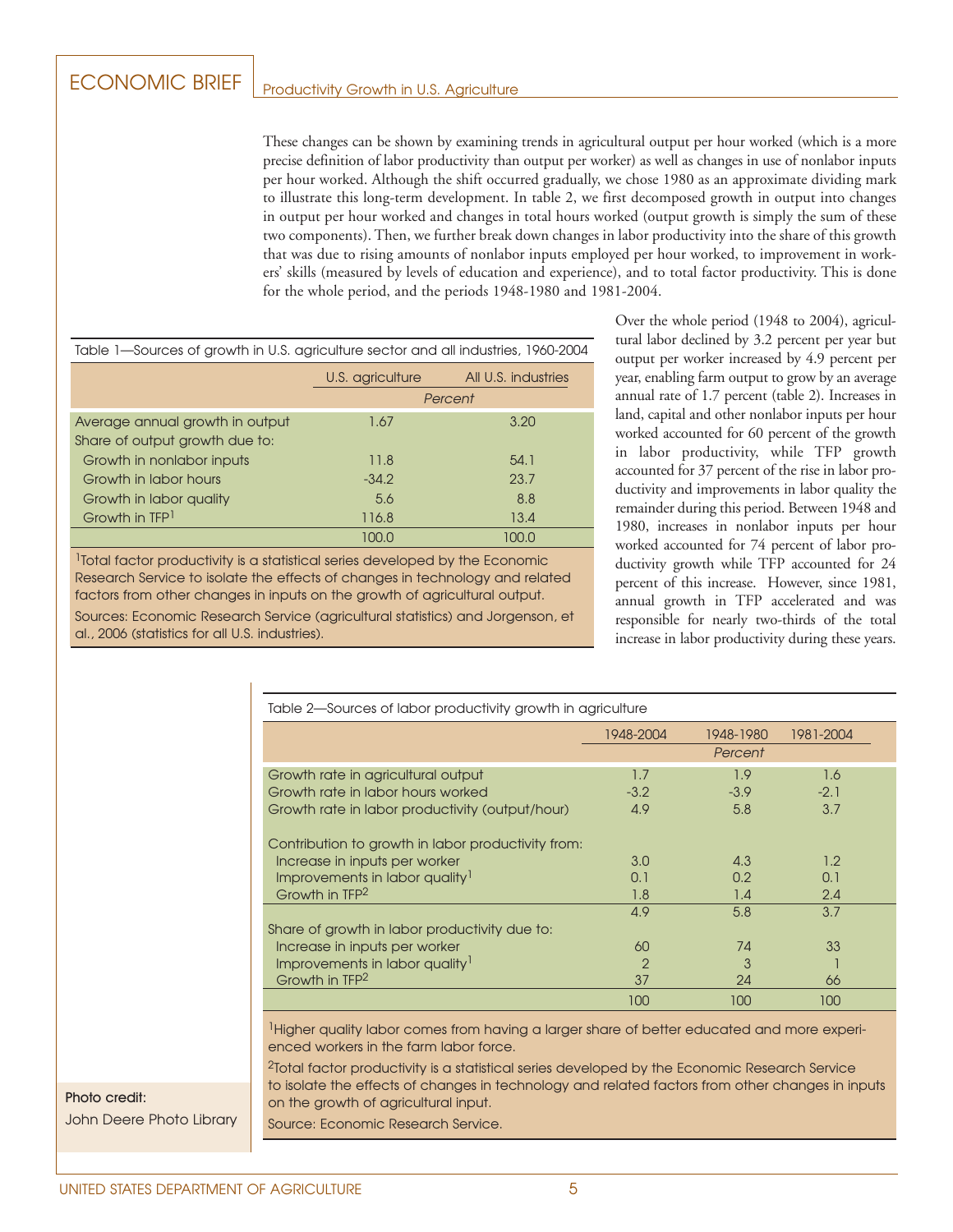#### Explaining Total Factor Productivity

When economists talk about "productivity," they may mean either output per unit of a particular input like labor, or output per unit of all inputs, which includes labor, capital, and all other inputs employed in production. The latter measure is known as total factor productivity. TFP is the output per unit of all inputs combined. It provides a more complete indicator of the economic efficiency of an industry.

Although growth in TFP is often interpreted as a measure of technological change, it is an imperfect measure. TFP is computed by subtracting the growth contributions of all inputs from the growth of output, so it reflects anything that causes output to grow faster than the combined growth of all inputs. Analysts have attributed growth in TFP to factors such as innovation (new technology), but TFP is also affected by economies of scale, measurement error, the educational attainment of the labor force, the regulatory environment, and managerial ability.

To compute agricultural TFP growth, analysts first estimate the rate of growth in agricultural output of each crop and animal commodity and derive a weighted growth rate for the output of the whole sector. Analysts then derive an estimate of the aggregate rate of change in all inputs employed in agriculture.

#### They include:

- cropland
- machinery
- buildings
- inventories
- labor
- intermediate inputs" (including seed, feed, fuel, fertilizer and pesticides)

The inputs are adjusted for changes in quality (the amount of labor is adjusted to reflect rising educational attainment of the average farmworker, the amount of pesticides is adjusted to reflect the need for lower concentrations per acre for new chemicals, and so forth). Then the inputs are combined to produce an index of the aggregate rate of change in total inputs employed in agriculture. Growth in TFP is defined as the difference between the growth rate of total output and the growth rate of total inputs. For example, if agricultural output grew by 2.20 percent and total inputs grew by 1.05 percent between 1998 and 1999, then TFP grew by 1.15 percent (the difference between 2.20 percent and 1.05 percent) between those years.

The rate of change in nonlabor inputs per hour worked slowed considerably and accounted for only onethird of the growth in labor productivity.

What these figures suggest is that there has been a shift over time in the way agricultural productivity has grown. Instead of relying primarily on the development and adoption of new farming methods that substitute nonlabor inputs for farm labor, agricultural productivity growth is increasingly based on finding better ways to manage and save on a whole range of inputs. One way this transformation has occurred is by improvement in the quality of inputs such as machinery and chemicals. New kinds of farm chemicals and ways of applying them have in some cases led to reduced chemical loads per acre without sacrificing crop yield. In livestock production, larger scale and closer integration among farm producers, input suppliers, and processors have improved animal husbandry practices and saved on capital, labor, and feed. In recent years, applications of new biotechnology and information technology to agriculture have also been a source of productivity growth for the sector.

#### How Do Policies Affect Agricultural Productivity Growth?

Government policies affect the rate of agricultural productivity growth in both the shortrun and in the longrun. Specific policy interventions may cause measured productivity to rise or fall sharply from one year to the next (for example, the PIK Program coupled with drought in 1983; see figure 3). Shortrun fluctuations in productivity growth usually rebound quickly within 1 or 2 years. Policies that affect the longrun rate of productivity growth are more important for the longrun performance of the agricultural sector. These include macro-economic policies that encourage new investment and policies that encourage agricultural research and innovation. Both the public and private sectors invest heavily in research to develop new technology for the farm sector. (See the related ERS Economic Brief, *Economic Returns to Public Agricultural Research*, for analysis of the economic returns to public investments in agricultural research in the United States.)

THE U.S. DEPARTMENT OF AGRICULTURE IS AN EQUAL OPPORTUNITY PROVIDER AND EMPLOYER For more information, see www.ers.usda.gov/abouters/privacy.htm

#### **This brief is drawn from . . .**

Economic Research Service, Agricultural Research and Productivity briefing room, available at: www.ers.usda.gov/ Briefing/AgResearch.

Economic Research Service, Agricultural Productivity in the United States data sets, available at:,www.ers.usda.gov/Data/ AgProductivity.

Jorgenson, Dale W., Mun S. Ho, John Samuels, and Kevin J. Stiroh. October 2006. "The Industry Origins of the American Productivity Resurgence." Working Paper, Department of Economics, Harvard University, Cambridge, MA.

U.S. Department of Agriculture, Agricultural Statistics. National Agricultural Statistics Service, Washington, DC: Government Printing Office, various years.